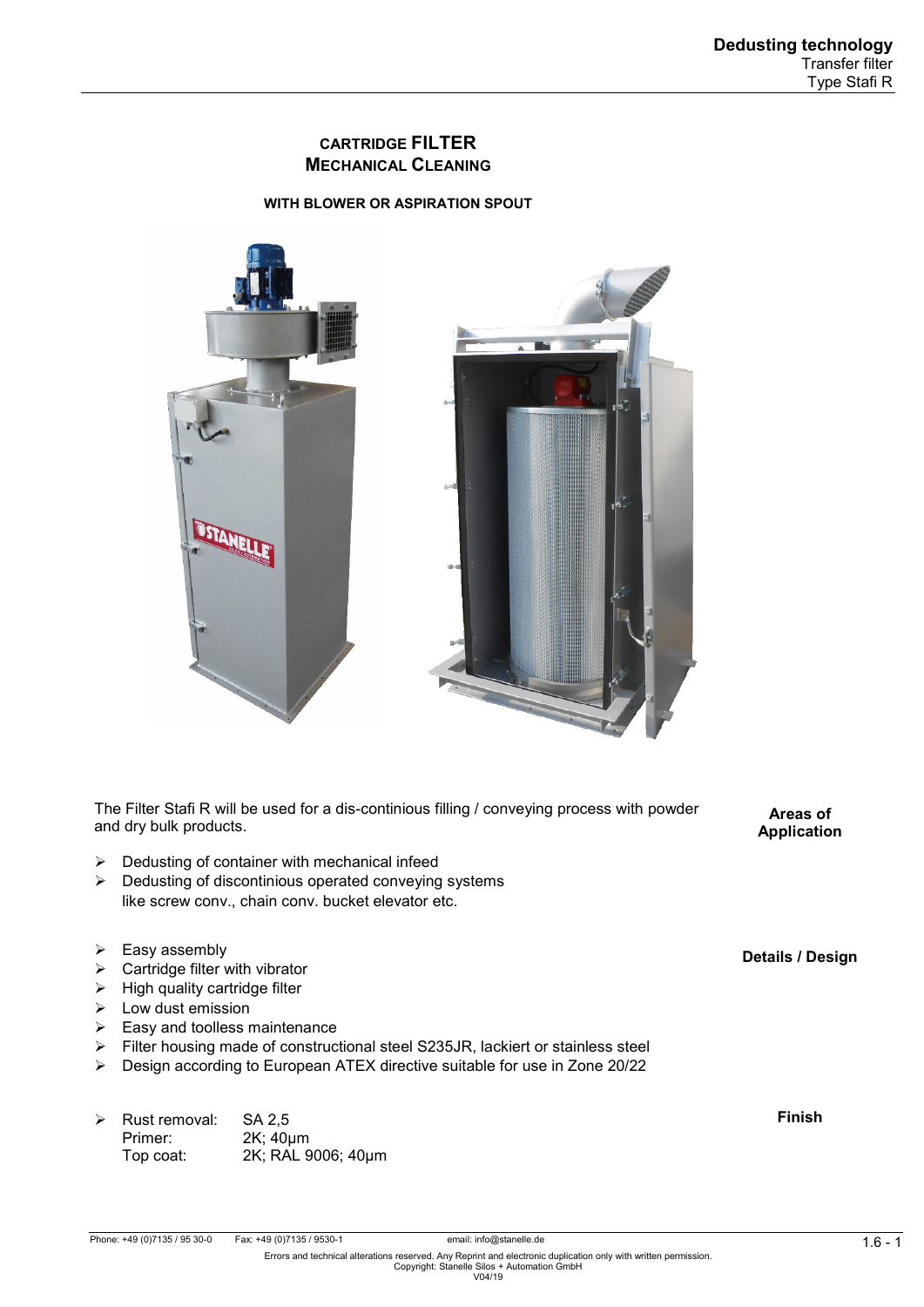## **The numbers of switch ON/Off / minute depends on dust quantity and product.**







φ9

# **Dimensions**

| <b>Model</b> |                   |      |      |      |      |
|--------------|-------------------|------|------|------|------|
| A            | With blower mm    | 1260 | 1260 | 1735 | 1735 |
| B            | Without blower mm | 740  | 740  | 1240 | 1240 |
|              | mm                | 585  | 700  | 585  | 700  |

## **Dimension table connecting flange**

| <b>Model</b>             |           |           |           | 10        |
|--------------------------|-----------|-----------|-----------|-----------|
| Outside mm<br>. D        | 560 x 560 | 700 x 700 | 560 x 560 | 700 x 700 |
| Inside $\varnothing$ mm  | 500 x 500 | 600 x 600 | 500 x 500 | 600 x 600 |
| M<br>mm                  | 530       | 650       | 530       | 650       |
| Numbers of holes / ø9 mm | 16        | 16        | 16        | 16        |